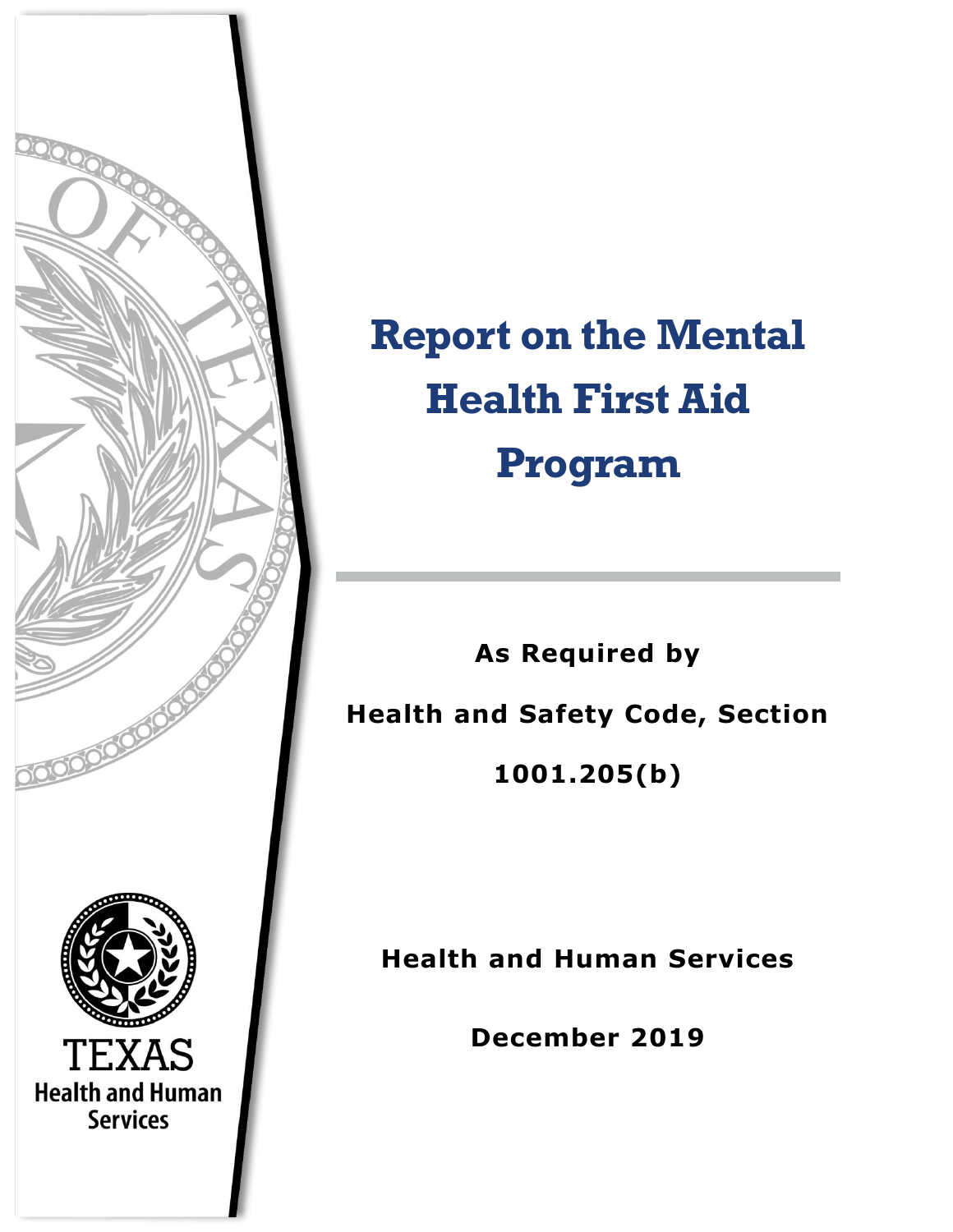### **1.Introduction**

The *Report on the Mental Health First Aid Program* for fiscal year 2019 is submitted in compliance with Health and Safety Code, Section 1001.205(b). Section 1001.205(b) requires the Health and Human Services Commission (HHSC) to submit a report on the Mental Health First Aid (MHFA) program annually, by December 1, to the Legislature. The report must include compiled information submitted by local mental health authorities (LMHAs), including the number of:

- LMHA employees and contractors trained as MHFA trainers during the preceding fiscal year;
- University employees, school district employees, and school resource officers who completed an MHFA training program provided by a LMHA during the preceding fiscal year; and
- Individuals from the community who are not employed by a university or school district who completed an MHFA training program provided by a LMHA during the preceding fiscal year.

MHFA is an eight-hour, evidence-based curriculum teaching individuals how to help someone developing a mental health problem or experiencing a mental health crisis. MHFA training increases awareness of mental health, reduces stigma around mental illness, and teaches individuals how to assess a situation, provide assistance, and connect someone with a mental health issue to resources.

In fiscal year 2010, HHSC, LMHAs, local behavioral health authorities (LBHAs), and various partners coordinated to connect resource officers, school district employees and community-based personnel with MHFA training. Senate Bill 1533, 85th Legislature, 2017, added university employees to the required group of individuals trained. From fiscal year 2014 through fiscal year 2019, 83,192 individuals were trained in MHFA. Through continued partnerships and collaborations, the MHFA program trained 17,843 university employees, public school district employees and school resource officers, an increase of 40 percent in fiscal year 2019 as compared to fiscal year 2018.

In fiscal year 2019, LMHAs and LBHAs provided training to 7,562 individuals in the community not employed by a university or school district. This includes individuals such as student teachers, law enforcement, correctional employees, veterans, and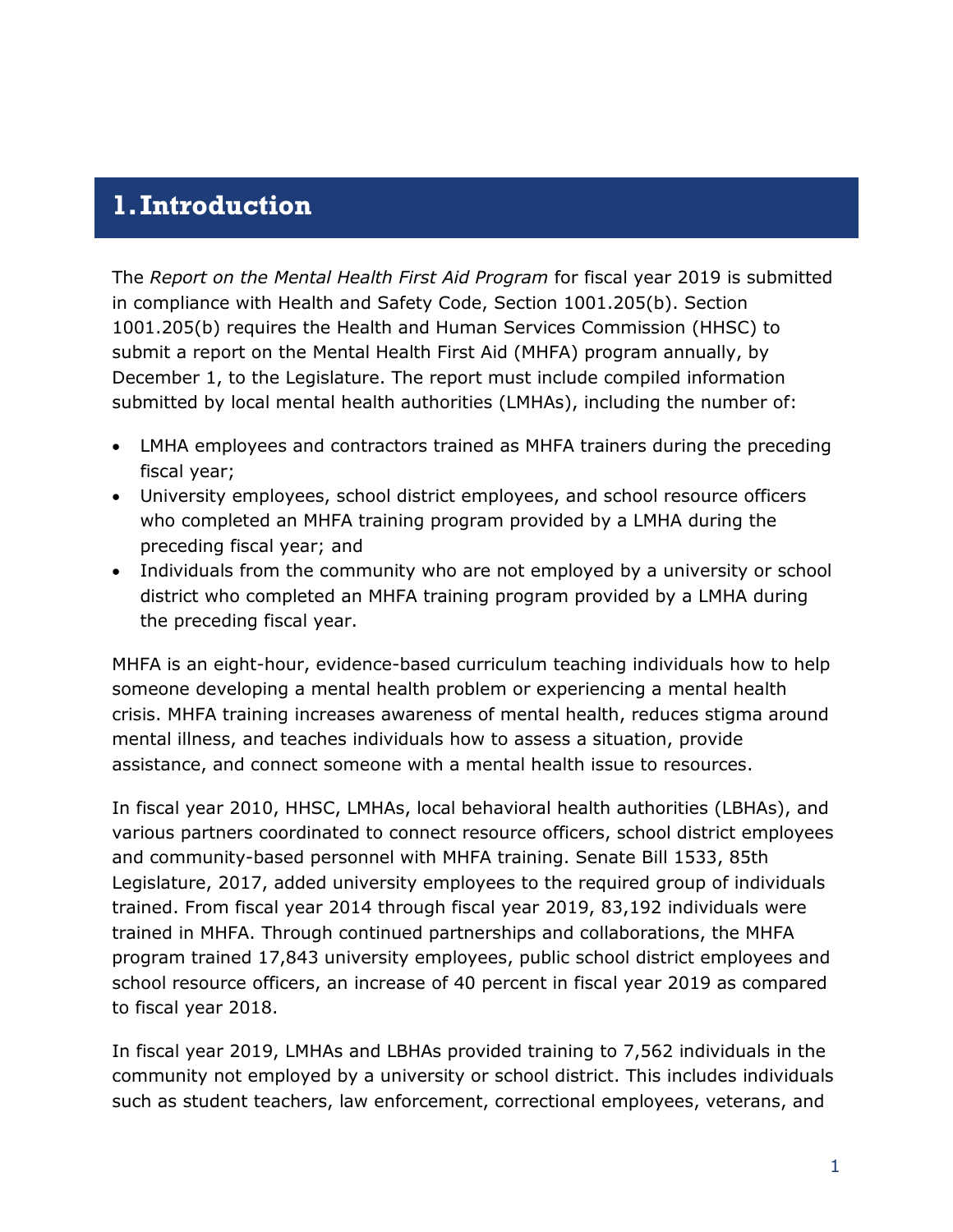other key groups. Although these individuals benefit from training, funds are not currently appropriated by the Legislature to reimburse LMHAs and LBHAs for providing this training.

Participating LMHAs and LBHAs submit annual statewide training, community partnership development and maintenance plans. MHFA partnerships were actively developed and expanded to include community organizations, associations such as the Texas Council of Community Centers, and state agencies such as the Texas Education Agency and Department of Family and Protective Services. Partners assist with training, outreach, marketing, and identifying and addressing barriers to training.

HHSC designed a survey to collect data about the effects of MHFA training in Texas. Of all individuals who participate in an MHFA training in fiscal year 2019 and responded to the survey, 94 percent stated that MHFA increased their confidence to approach someone who might need help and 94 percent stated that after attending a taining, they feel they will be able to intervene during a mental health crisis.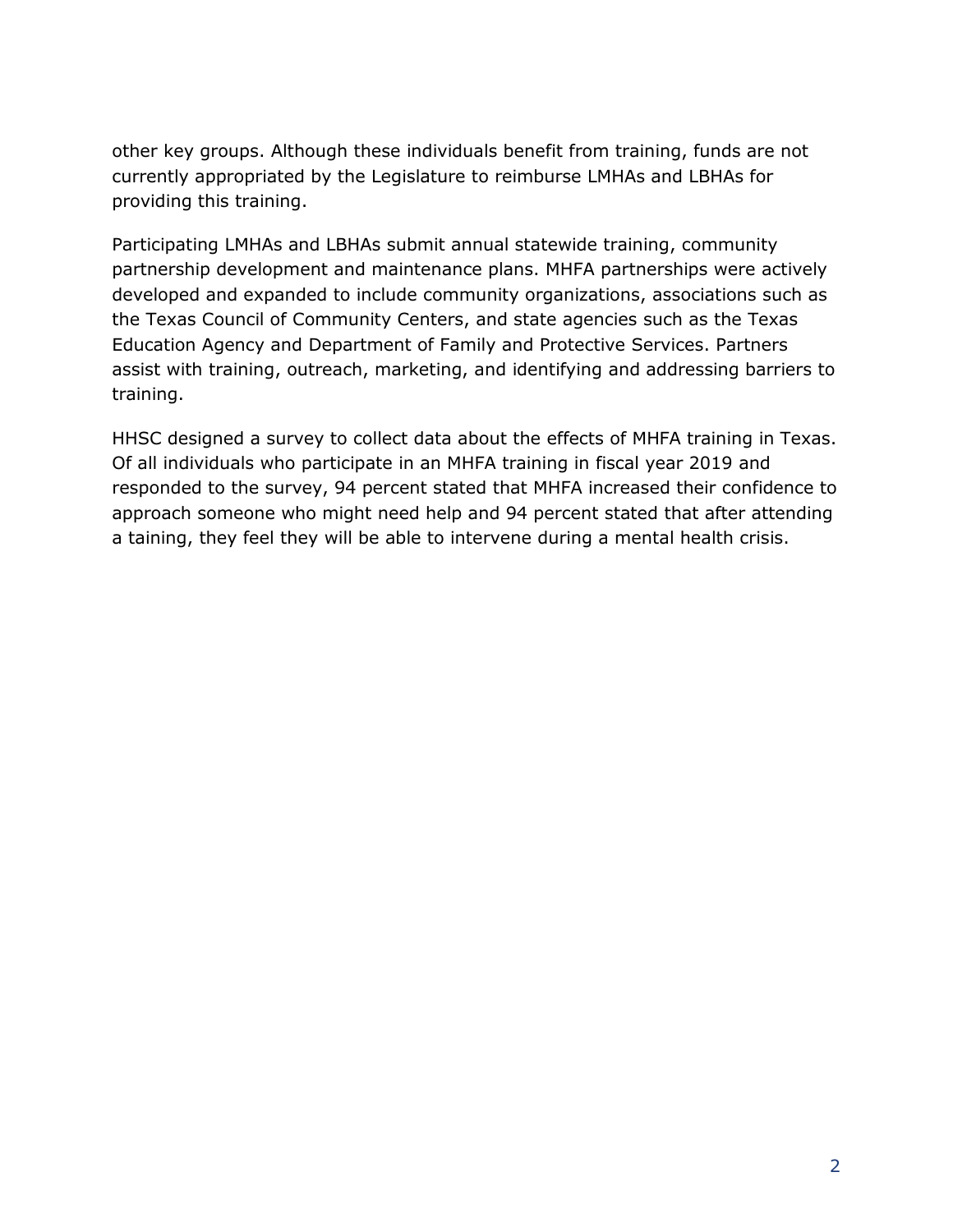## **2.Mental Health First Aid Data**

| Table 1. LMHA and LBHA Employees and Contractors Trained |  |  |  |
|----------------------------------------------------------|--|--|--|
|----------------------------------------------------------|--|--|--|

|                         | <b>Number of LMHA and LBHA Employees and</b><br><b>Contractors Trained</b> |
|-------------------------|----------------------------------------------------------------------------|
| <b>Fiscal Year 2016</b> | 147                                                                        |
| <b>Fiscal Year 2017</b> | 158                                                                        |
| <b>Fiscal Year 2018</b> | 140                                                                        |
| <b>Fiscal Year 2019</b> | 300                                                                        |

#### **Table 2. University Employees, School District Employees, and School Resource Officers Trained**

|                         | <b>Number of University Employees, School District</b><br><b>Employees and School Resource Officers Trained</b> |
|-------------------------|-----------------------------------------------------------------------------------------------------------------|
| <b>Fiscal Year 2016</b> | 7,137                                                                                                           |
| <b>Fiscal Year 2017</b> | 7,951                                                                                                           |
| <b>Fiscal Year 2018</b> | 12,722                                                                                                          |
| Fiscal Year 2019        | 17,843                                                                                                          |

#### **Table 3. Community Members Not Employed by a University or School District Trained**

**Number of Community Members Not Employed by a University or School District Trained**

**Fiscal Year 2016** 4,490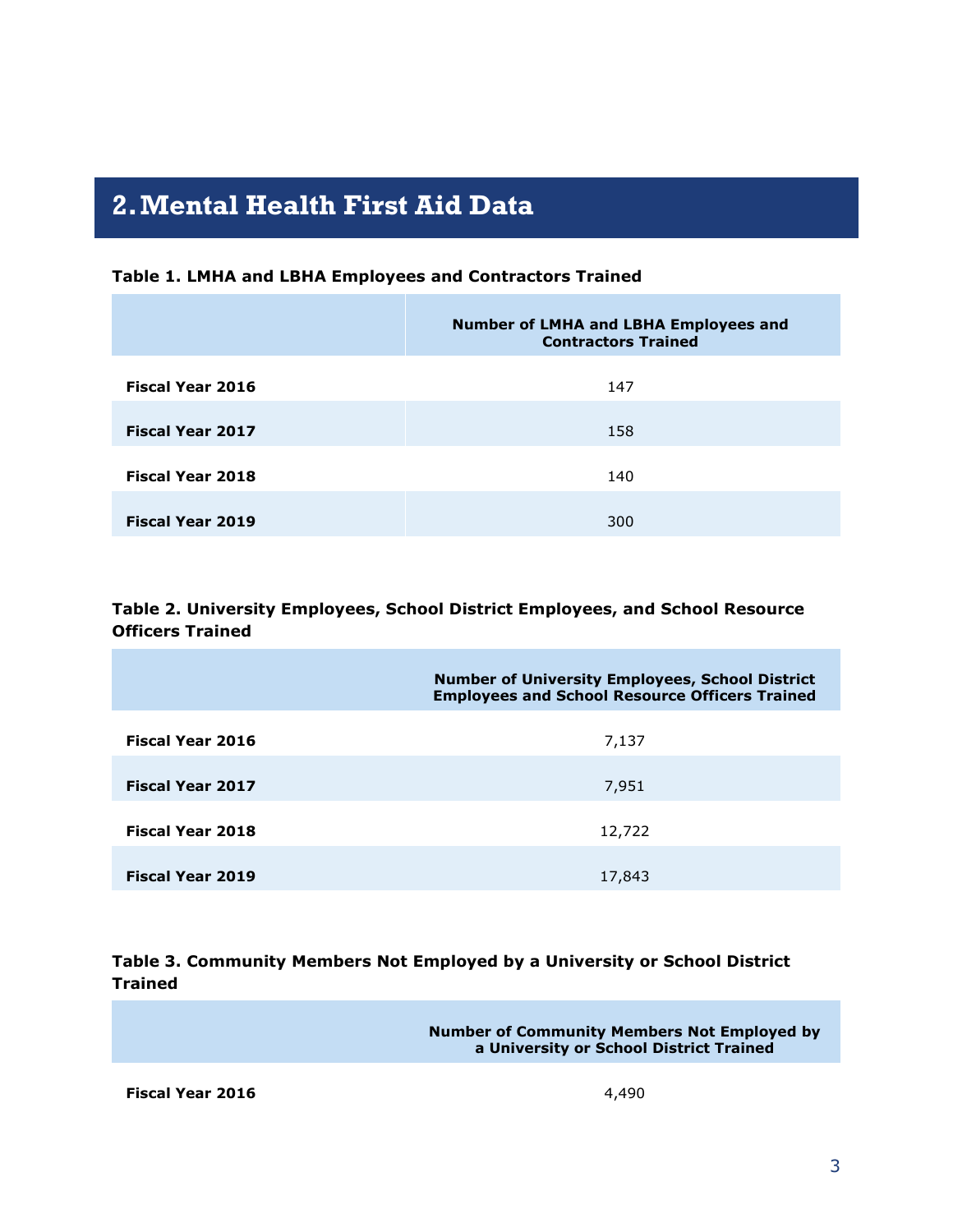|                         | <b>Number of Community Members Not Employed by</b><br>a University or School District Trained |
|-------------------------|-----------------------------------------------------------------------------------------------|
| <b>Fiscal Year 2017</b> | 4,448                                                                                         |
| <b>Fiscal Year 2018</b> | 5,901                                                                                         |
| <b>Fiscal Year 2019</b> | 7,562                                                                                         |

**Figure 1. Total Individuals Trained, Fiscal Year 2014 Through 2019**